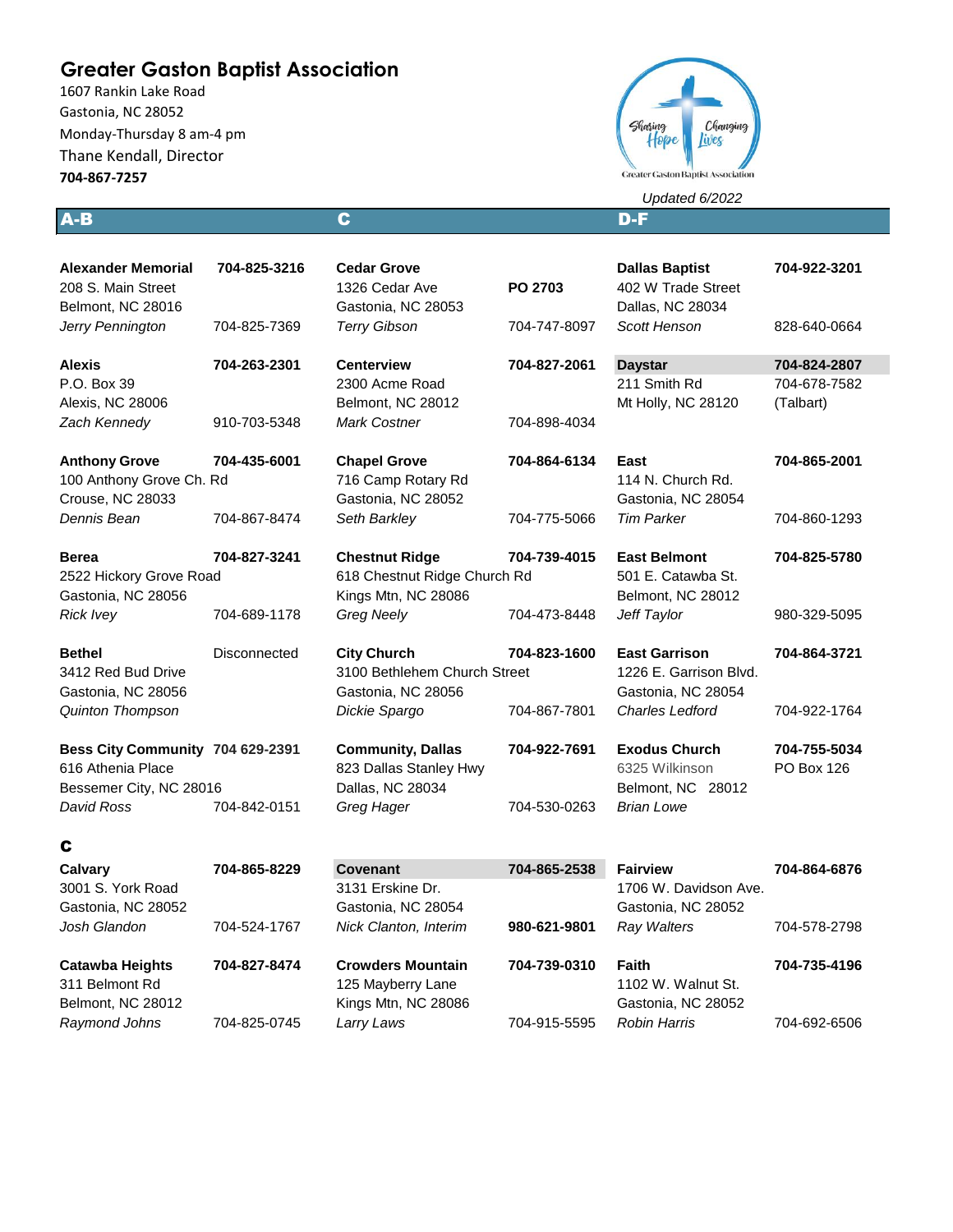## F F-H L-M

| <b>First, Belmont</b><br>23 N. Central Ave.<br>Belmont, NC 28012 | 704-825-3758 | <b>Friendship</b><br>5008 S. New Hope Road<br>Belmont, NC 28012     | 704-825-3276 | Lakeview<br>P.O. Box 486<br>McAdenville, NC 28101                      | 704-824-5380                    |
|------------------------------------------------------------------|--------------|---------------------------------------------------------------------|--------------|------------------------------------------------------------------------|---------------------------------|
| <b>Andrew Renfroe</b>                                            | 704-473-9241 | Jan Deans                                                           | 980-328-8934 | Aaron Griffin                                                          | 704-475-2803                    |
| <b>First, Bessemer City</b><br>P.O. Box 397                      | 704-629-4158 | <b>Garver Memorial</b><br>1920 N. Modena St.                        | 704-868-2342 | <b>Laotian Mission</b><br>4307 Eddleman Street                         |                                 |
| Bessemer City, NC 28016<br>Olin Byrum, Interim                   | 704-813-2327 | Gastonia, NC 28054<br><b>David Stewart</b>                          | 704-864-1351 | Charlotte, NC 28208<br><b>Boun Tha Vone</b>                            |                                 |
| First, Cherryville<br>301 E. First St.<br>Cherryville, NC 28021  | 704-435-3796 | Gaston<br>P.O. Box 583<br>Dallas, NC 28034                          |              | Long Creek Mem.<br>P.O. Box 484<br>Dallas, NC 28034                    | 704-922-3306                    |
| <b>Vincent Hefner</b>                                            | 704-466-7450 | <b>Richard Gaddis</b>                                               | 980-229-1876 | <b>Heath Honeycutt</b>                                                 | 828-446-0758.                   |
| <b>First, Cramerton</b><br>235 8th Avenue<br>Cramerton, NC 28032 | 704-824-1991 | <b>Gaston Vietnamese</b><br>4600 Titman Road<br>Gastonia, NC 28054  |              | <b>Loray Baptist</b><br>1128 W. Franklin<br>Gastonia, NC 28052         | 704-867-4479                    |
| David Julen                                                      | 704-813-4593 |                                                                     |              | <b>Kent Cranford</b>                                                   | 704-747--4737                   |
| First, Gastonia<br>2650 Union Rd.                                | 704-865-8576 | <b>The Gathering Place</b><br>1607 Rankin Lake Road                 |              | <b>Love Memorial</b><br>311 E. Walnut Ave.                             | 704-864-1216                    |
| Gastonia, NC 28056<br><b>Steven Fuller</b>                       | 601-955-2938 | Gastonia, NC 28052<br><b>Wavey Williams</b>                         | 980-253-8025 | Gastonia, NC 28054                                                     |                                 |
| <b>First, Lowell</b><br>400 W. First Street<br>Lowell, NC 28098  | 704-824-1215 | Grace, Gastonia<br>2202 Auten Road<br>Gastonia, NC 28054            | 704-864-5121 | <b>Macedonia</b><br>2021 Garland Ave.<br>Gastonia, NC 28052            | 704-861-8197                    |
| David White                                                      | 704-689-6476 | David MacEachern                                                    | 828-778-2779 | Doug Cooper                                                            | 704-675-4583                    |
| <b>First, Mount Holly</b>                                        | 704-827-2481 | Grace, Mt Holly                                                     | 704-827-8600 | <b>McAdenville</b>                                                     | 704-824-2740                    |
| 300 S. Main St.<br>Mt Holly, NC 28120                            |              | 300 Westland Farm Rd<br>Mount, Holly, NC 28120                      |              | 192 Main St.<br>McAdenville, NC 28101                                  |                                 |
| Tim Moore, Interim                                               | 704-578-9389 | <b>Brian Horrell</b>                                                | 276-340-9734 | <b>Walt Griggs</b>                                                     | 704-922-7964                    |
| <b>First, Stanley</b>                                            | 704-263-4783 | <b>Hardin Community</b>                                             | 704-473-6769 | <b>Modena Street</b>                                                   | 704-867-5391                    |
| 409 Old Mt Holly Rd<br>Stanley, NC 28164                         |              | 548 Hardin Road<br>Dallas, NC 28034                                 |              | 734 N. Modena St.<br>Gastonia, NC 28054                                |                                 |
| Steve Weaver, Interim                                            | 252-903-6204 | <b>Justin Driver</b>                                                | 864-934-4702 | Rex Adkins, Interim                                                    |                                 |
| <b>Flint Groves</b><br>2017 E Ozark Ave.<br>Gastonia, NC 28054   | 704-865-4068 | <b>Harmony</b><br>2009 Puetts Chapel Rd<br>Bessemer City, NC 28016  | 704-629-5741 | Mt. Beulah<br>5306 Dallas-Cherryville Hwy.<br>Bessemer City, NC 28016  | 704-435-3328                    |
| <b>Ronnie Bowers</b>                                             | 704-922-5446 | Steve Fain                                                          | 704-678-2871 | Doug Nab                                                               | 704-406-7720                    |
| <b>Fraley Memorial</b><br>P.O. Box 775<br>Lowell, NC 28098       | 704-824-4520 | <b>Hickory Grove</b><br>3717 Hickory Grove Rd<br>Gastonia, NC 28056 | 704-827-3939 | Mt. Sinai<br>PO Box 863<br>Mt Holly, NC 28120                          | 704-827-4321<br>339 S Hawthorne |
| <b>Charles Kellar</b>                                            | 704-718-6741 | <b>Chris Shuford</b>                                                | 704-689-9915 | A.T. Pearson                                                           | 704-431-7775                    |
| <b>Friendly</b><br>1422 N. Rhyne St.<br>Gastonia, NC 28054       |              | <b>Hillview</b><br>403 Dallas Stanley Hwy.<br>Dallas, NC 28034      | 704-922-5561 | <b>Mt Zion Restoration</b><br>2311 Crescent Lane<br>Gastonia, NC 28052 | 704-864-8616                    |
| Marshall Owens                                                   | 980-745-4675 | <b>Randy Stiles</b>                                                 | 704-867-7382 | Rodney Freeman                                                         | 704-913-0472                    |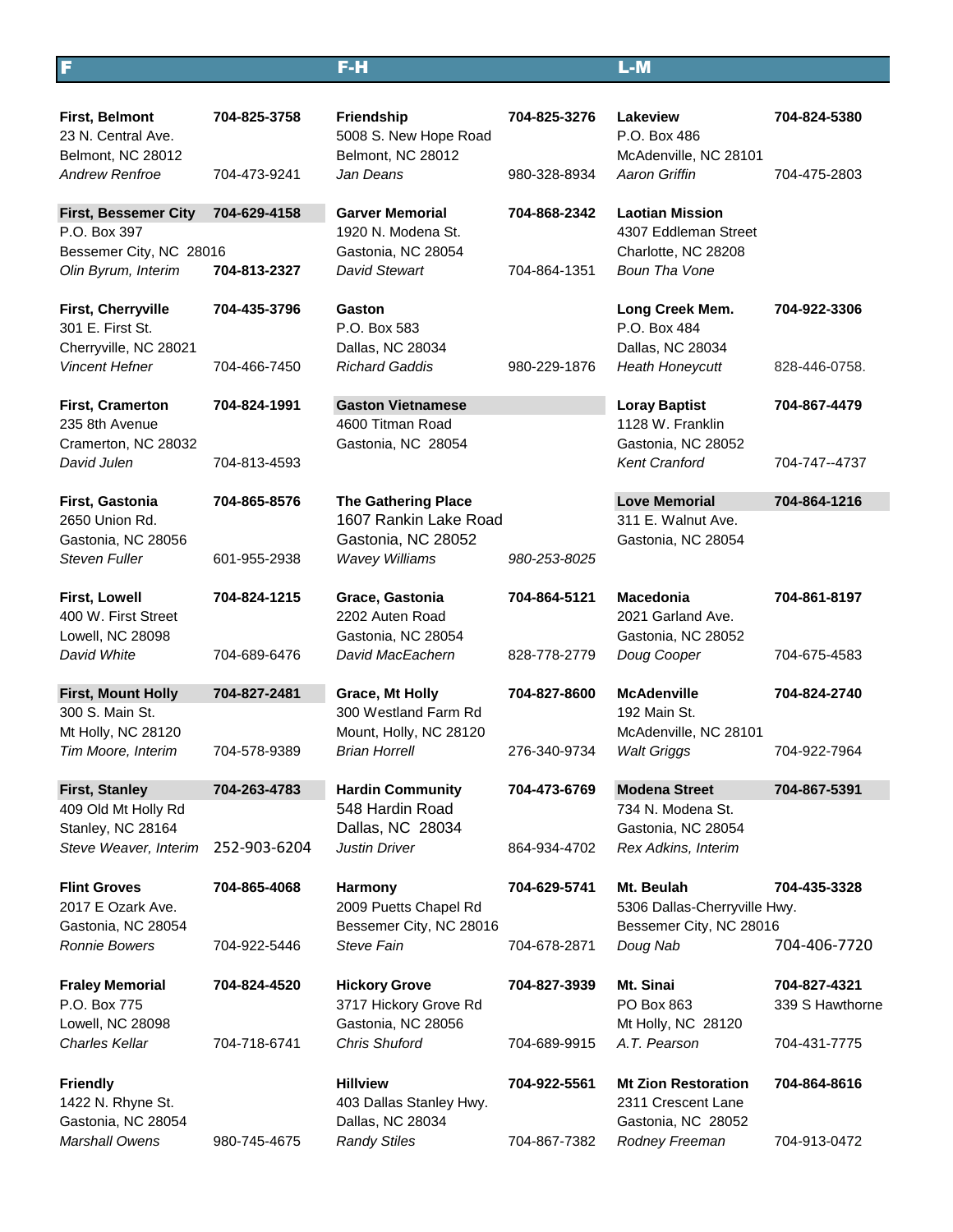| $N-P$                                                 |               | $R-S$                                           |                    | $S-T$                                     |                 |  |
|-------------------------------------------------------|---------------|-------------------------------------------------|--------------------|-------------------------------------------|-----------------|--|
|                                                       |               |                                                 |                    |                                           |                 |  |
| <b>New Faith</b>                                      | 704-263-0249  | Ranlo                                           | 704-824-1146       | <b>Second, Cherryville</b>                | 704-435-9657    |  |
| PO Box 429                                            | 1224 Mayberry | 1517 Spencer Mtn. Rd                            |                    | 201 Houser St.                            |                 |  |
| Alexis NC 28006                                       | Stanley       | Gastonia, NC 28054                              |                    | Cherryville, NC 28021                     |                 |  |
|                                                       |               | Jamie Land                                      | 704-689-8315       | Tom Kinman, Interim                       | 704-564-4288    |  |
|                                                       |               |                                                 |                    |                                           |                 |  |
| <b>New Heights</b>                                    | 704-922-8161  | <b>Redeemed</b>                                 | 704-735-7657       | South Marietta St.                        | 704-867-4438    |  |
| P.O. Box 60, 1506 Miles Road<br>High Shoals, NC 28077 |               | 4272 King Wilkinson Rd<br>Lincolnton, NC 28092  | <b>PO Box 1588</b> | 911 S. Marietta St.<br>Gastonia, NC 28054 |                 |  |
| Eli Williams                                          | 704-208-1194  | Alan Wheeler                                    | 980-241-2024       | <b>Tommy Self</b>                         | 704-813-0653    |  |
|                                                       |               |                                                 |                    |                                           |                 |  |
| <b>New Hope</b>                                       | 704-864-6759  | Real Life-Lucia Campus 704-822-1933             |                    | <b>South Point</b>                        | 704-825-9516    |  |
| 2024 Redbud Drive                                     |               | 15434 Lucia Riverbend Hwy.                      |                    | 124 Horsley Drive                         |                 |  |
| Gastonia, NC 28056                                    |               | Stanley, NC 28164                               |                    | Belmont, NC 28012                         |                 |  |
| <b>Brandon McKoy</b>                                  | 704-747-2412  | <b>Michael Davis</b>                            | 704-827-9845       | <b>Mike Phillips</b>                      | 512-578-9700    |  |
|                                                       |               |                                                 |                    |                                           |                 |  |
| <b>New Life, Belmont</b><br>201 Oak Trail             | 704-822-6195  | <b>Ridge</b><br>3818 Old York Road              | 704-867-0091       | <b>Southside</b>                          | 704-864-6634    |  |
| Belmont, NC 28012                                     |               |                                                 |                    | 530 Bethany Rd<br>Gastonia, NC 28052      |                 |  |
| Allen Foreman                                         | 704-648-2197  | Gastonia, NC 28052<br><b>Todd Terry</b>         | 704-685-2151       | Eddie Piercy, Interim                     | 704-685-0847    |  |
|                                                       |               |                                                 |                    |                                           |                 |  |
| <b>New Life, Stanley</b>                              | 704-263-4647  | Ridgeview                                       | 704-827-3856       | <b>Spencer Mountain</b>                   | 704-823-8300    |  |
| 527 N. Buckoak St.                                    |               | 105 Pine Road                                   |                    | 135 Lowell Spencer Mtn. Road              |                 |  |
| Stanley, NC 28164                                     |               | Mt Holly, NC 28120                              |                    | Gastonia, NC 28056                        |                 |  |
| David McClure                                         | 704-460-5618  | Leroy Mobley                                    | 704-616-7767       | <b>William Calvert</b>                    | 704-824-2914    |  |
| North Main, Mt. Holly                                 |               | <b>Riverside</b>                                | 704-616-9601       | St. John's Missionary 704-864-6222        |                 |  |
| PO Box 663                                            |               | 171 E Main Street                               |                    | 1282 Bradford Heights Road                |                 |  |
| Mt Holly, NC 28120                                    |               | Cramerton, NC 28032                             |                    | Gastonia, NC 28054                        |                 |  |
| Larry Laughter                                        | 980-925-4436  | Steve Hicks                                     | 704-616-9601       | Darial Jackson                            | 704-678-1882    |  |
|                                                       |               |                                                 |                    |                                           |                 |  |
| <b>Oak Grove</b>                                      |               | <b>Salem</b>                                    |                    | <b>Sunset Forest</b>                      | 704-827-1551    |  |
| 402 Tot Dellinger Rd<br>Cherryville, NC 28021         |               | 1534 Rolling Meadows Lane<br>Gastonia, NC 28054 |                    | 903 Hickory Grove Rd                      |                 |  |
| Travis Mull                                           | 704-300-0769  | <b>Junior Morris</b>                            | 704-922-7347       | Gastonia, NC 28056<br>Jeff Hicks          | 704-854-8675    |  |
|                                                       |               |                                                 |                    |                                           |                 |  |
| Parkwood                                              | 704-864-3681  | <b>Salvation Church</b>                         | 704-813-9443       | <b>Sunset Lane</b>                        | 704-629-2464    |  |
| 1827 Dixon Road                                       |               | PO Box 774                                      |                    | P. O. Box 1237                            | 903 Hickory Grv |  |
| Gastonia, NC 28054                                    |               | Stanley, NC 28164                               |                    | Bessemer City, NC 2801 Rd                 |                 |  |
| Jeff Long                                             | 704-864-3681  | <b>Trent Rankin</b>                             | 704-813-9443       | Dick Hannah                               | 704-824-4533    |  |
| <b>Plainview</b>                                      | 704-922-9992  | <b>Sandy Plains</b>                             | 704-864-4226       | <b>Sunnyside</b>                          | 704-629-3840    |  |
| 3640 Dallas-High Shoals Hwy.                          |               | 5323 Union Rd                                   |                    | 1631 Tryon Courthouse Road                |                 |  |
| Dallas, NC 28034                                      |               | Gastonia NC 28056                               |                    | Bessemer City, NC 28016                   |                 |  |
| <b>Mark Hovis</b>                                     | 704-922-5019  | <b>Richard Brown Interim</b>                    |                    | David Mauldin                             | 704-579-2405    |  |
|                                                       |               |                                                 |                    |                                           |                 |  |
| <b>Rankin Lake</b><br>704-922-4806                    |               | Second, Mt Holly                                | 704-827-5181       | <b>Taylor Memorial</b>                    | 704-864-2991    |  |
| 2705 Gastonia Dallas Hwy.                             |               | 740 Rankin Ave.                                 |                    | 2616 Davis Park Road                      |                 |  |
| Dallas, NC 28034<br>Jim Loftis                        | 704-922-9148  | Mount Holly, NC 28120                           | 864-513-1396       | Gastonia, NC 28052                        | 704-819-5796    |  |
|                                                       |               | <b>Roger Overton</b>                            |                    | Gene Alley                                |                 |  |